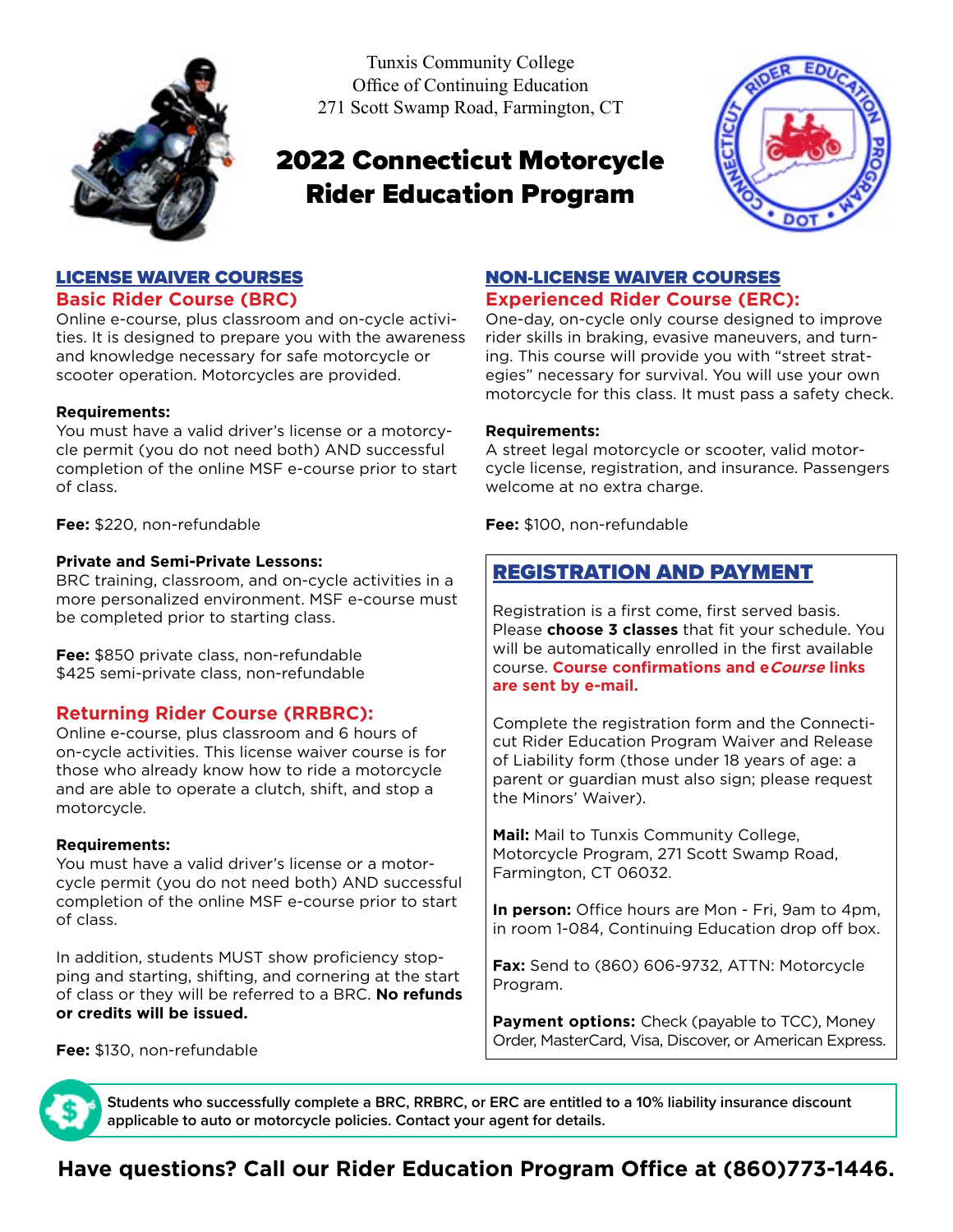

Select your class dates carefully to ensure your ability to attend ALL SESSIONS of your class, on time. Any absence or tardiness will require you to register for another course, pay again, and start from the beginning. No exceptions. If you think you will miss a session due to a vacation, wedding, work, or whatever, do not enroll in that class. Choose another.

## **BRC and RRBRC students MUST complete a 3-hour MSF e-course and bring proof of completion to first class.**

**Be Prepared!** Leaming to ride a motorcycle demands alertness and some physical exertion. Operating any vehicle ( car, bicycle, or motorcycle) brings with it both responsibility and risk. The possibility of being seriously injured is always present. All students must sign an Adult Waiver and Release of Liability form prior to participation. The form for students under 18 (Minor's Waiver and Release of Liability) is available upon request and must be signed by both the student and legal guardian.

#### **Gear required for all courses:**

- DOT-approved helmet
- Eye protection (face shield, goggles, or glasses)
- Long-sleeved shirt or jacket
- Full-fingered gloves, no skin showing
- Long pants covering all skin (denim or heavier)
- Over-the-ankle boots or shoes, leather preferred, no tall heels

#### **If you do not come prepared with the above, you will not be allowed to continue with the class.**

These courses are conducted in all weather conditions (rain, heat, cold, etc.); rarely do we cancel.

#### **Please come to each session prepared with:**

- Plenty of water
- Lunch/snacks

#### **Also consider bringing:**

- Weather appropriate clothing
- Rain gear
- Sunblock

Since the curriculum progresses at an aggressive pace, you should be aware of the following facts:

- Riding a motorcycle is much more difficult than riding a bicycle or operating a car. It involves a great deal of hand-eye coordination. You must have the capability to balance a heavy two-wheeled vehicle. You will be required to push a motorcycle. If necessary, please practice before attending.
- You need to attend class in good physical condition, be well-rested and alert, and participate in all sessions. You will also be required to read and study the provided handbook. A portion of the workbook can be viewed on **[Ride4Ever.org](https://www.ride4ever.org/)**.
- Not everyone successfully completes this course. However, our students leave the course with a better understanding of how motorcycles interact with traffic and the environment, and their responsibilities as a rider.
- Unfortunately, during the course you may discover, or be told, that riding motorcycles is not for you. For your safety and the safety of others, the instructor may not allow you to continue.

## **Refunds are not issued unless a course is cancelled.**

A course may be rescheduled or cancelled due to insufficient enrollment or other unforeseen circumstances.

Note: Students may use their own scooter provided it is registered as a motorcycle with the CT DMV. It must be 250ccs or less, street legal, and in safe operating condition.

# **For more info about the CT Rider Education Program visit [Ride4Ever.org](https://www.ride4ever.org/)**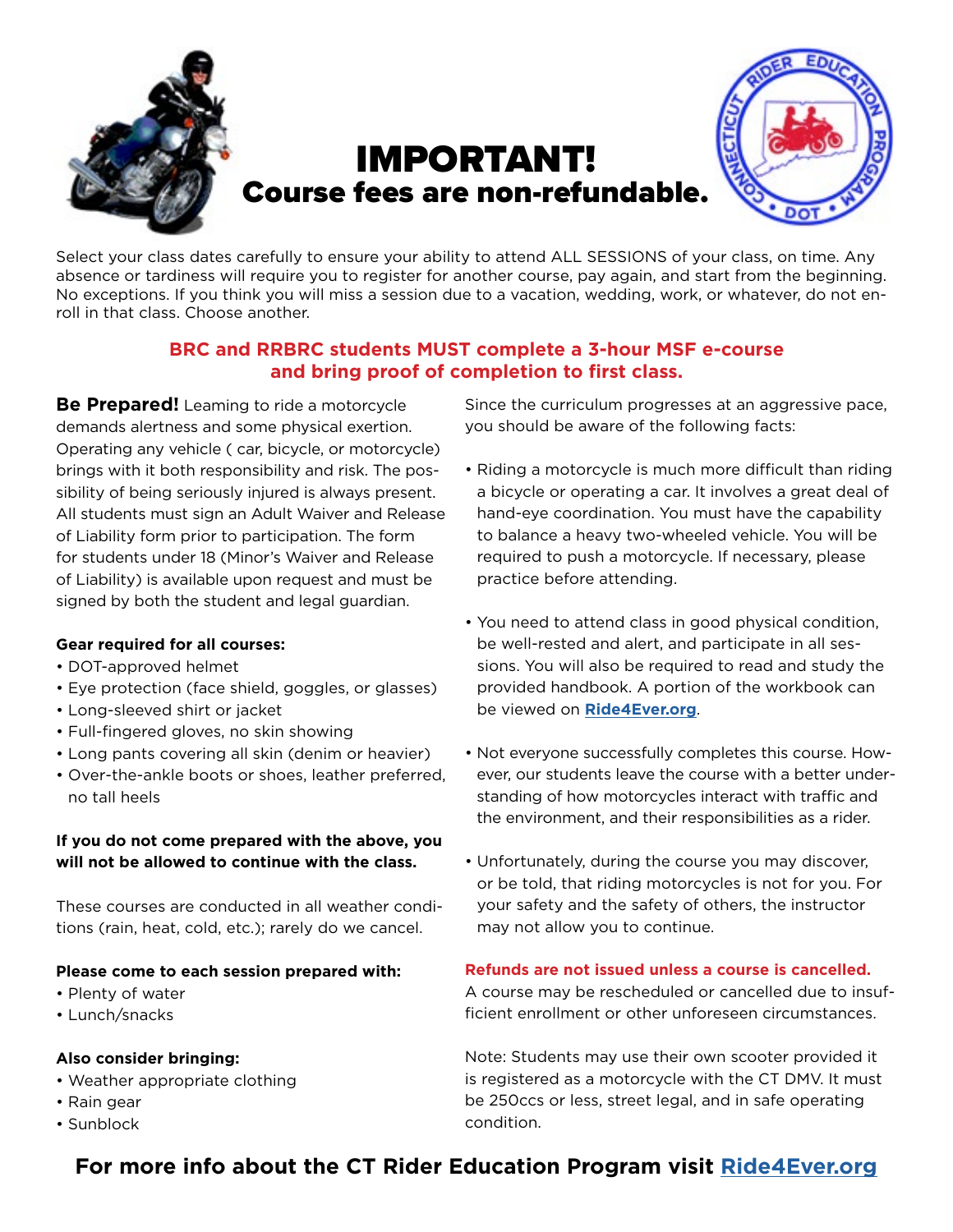Tunxis<br>Community<br>College  $\epsilon$ Education That Works For a Lifetime

Tunxis Community College 271 Scott Swamp Rd., Farmington, CT 06032

Phone: 860/773-1446 • Fax: 860/606-9732

# Connecticut Rider Education Program Registration Form

| <b>COURSE</b> (Check one)                                                 |  | <b>OBRC</b><br>(New Rider<br>Basic Rider Course) | <b>O RRBRC</b><br>(Returning Rider<br><b>Basic RiderCourse)</b>                                                                              | <b>O ERC</b><br>(Experienced<br>Rider Course) | <b>O</b> Private<br>(One Student) | <b>O</b> Semi-Private<br>(More than<br>one student) |  | <b>O ARC</b><br>(Advanced<br>RiderCourse) |  |
|---------------------------------------------------------------------------|--|--------------------------------------------------|----------------------------------------------------------------------------------------------------------------------------------------------|-----------------------------------------------|-----------------------------------|-----------------------------------------------------|--|-------------------------------------------|--|
| <b>LOCATION</b> (Check one)                                               |  | <b>O</b> Farmington                              | O Fairfield                                                                                                                                  |                                               | <b>OEast Granby</b>               |                                                     |  |                                           |  |
| Full Legal Name __________________<br>(As it appears on driver's license) |  |                                                  | First                                                                                                                                        |                                               | Last                              |                                                     |  |                                           |  |
|                                                                           |  |                                                  |                                                                                                                                              |                                               |                                   |                                                     |  |                                           |  |
| (Street)                                                                  |  | (City)                                           | (State)                                                                                                                                      |                                               | (Zip Code)                        |                                                     |  |                                           |  |
|                                                                           |  |                                                  |                                                                                                                                              |                                               |                                   |                                                     |  |                                           |  |
|                                                                           |  |                                                  |                                                                                                                                              |                                               |                                   |                                                     |  |                                           |  |
|                                                                           |  |                                                  |                                                                                                                                              |                                               |                                   |                                                     |  |                                           |  |
|                                                                           |  |                                                  |                                                                                                                                              |                                               |                                   | <i><b>*Fee is</b></i>                               |  |                                           |  |
|                                                                           |  |                                                  |                                                                                                                                              |                                               |                                   |                                                     |  | <b>NON-Refundable</b><br>no exceptions!   |  |
| <b>Choice</b>                                                             |  | <b>BRC/RRBRC/ERC/ARC</b><br>CRN#                 |                                                                                                                                              | <b>Course Dates</b>                           | Cost*                             |                                                     |  |                                           |  |
| 1st                                                                       |  |                                                  |                                                                                                                                              |                                               |                                   |                                                     |  |                                           |  |
| 2nd                                                                       |  |                                                  |                                                                                                                                              |                                               |                                   |                                                     |  |                                           |  |
| 3rd                                                                       |  |                                                  |                                                                                                                                              |                                               |                                   |                                                     |  |                                           |  |
|                                                                           |  | Is license endorsed for motorcycle? O Yes        | <b>Insurance Information</b> Required for (ERC) Experienced (ARC) Advanced Rider Courses and all personally owned scooters.<br>$\bigcirc$ No |                                               |                                   |                                                     |  |                                           |  |
| <b>Payment Information</b><br>Check or Money Order #                      |  |                                                  | *Please make out payment for ALL classes to Tunxis Community College                                                                         |                                               |                                   |                                                     |  |                                           |  |
|                                                                           |  |                                                  |                                                                                                                                              |                                               |                                   |                                                     |  |                                           |  |
|                                                                           |  |                                                  |                                                                                                                                              |                                               |                                   |                                                     |  |                                           |  |
|                                                                           |  |                                                  | I certify that the statements made by me on this registration form are complete and true to the best of my knowledge.                        |                                               |                                   |                                                     |  |                                           |  |
|                                                                           |  |                                                  |                                                                                                                                              |                                               |                                   |                                                     |  |                                           |  |
|                                                                           |  |                                                  | If MINOR (under 18 years of age), signature of parent or legal guardian required                                                             |                                               |                                   |                                                     |  |                                           |  |
| Office Use Only Please check if applicable                                |  |                                                  | Banner ID:                                                                                                                                   |                                               |                                   |                                                     |  |                                           |  |

| Office Use Only Please check if applicable | Banner ID:           |      |
|--------------------------------------------|----------------------|------|
| Rescheduling fee: $$40$ Q                  | Confirmation Sent: O | Date |
| Fee paid by:                               | Entered into DOT: Q  |      |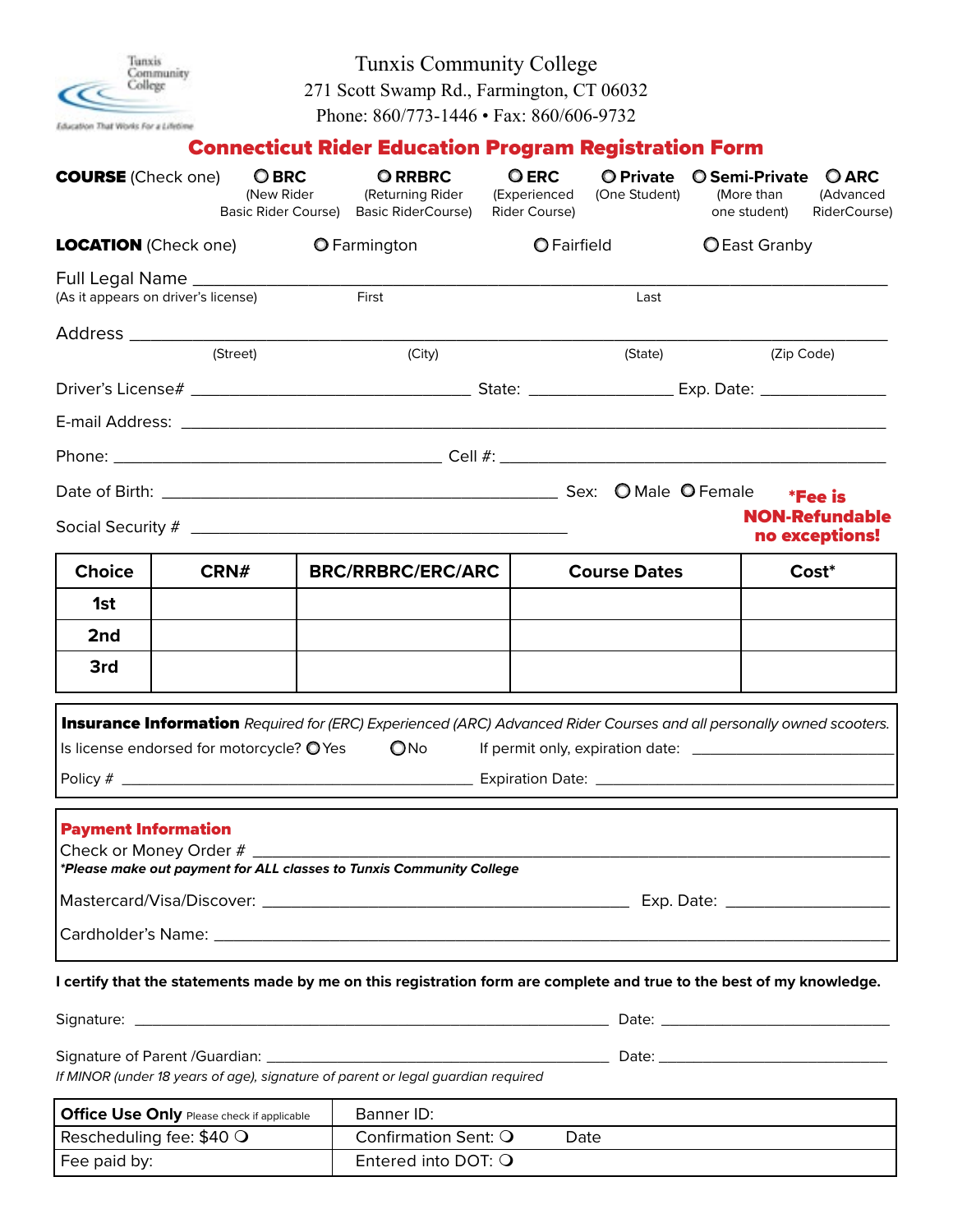# CONNECTICUT RIDER EDUCATION PROGRAM WAIVER AND RELEASE OF LIABILITY - ADULT

## 1. Acknowledgement of potentially dangerous activity

I understand and am aware that participation in the motorcycle rider education course sponsored by the State of Connecticut is a potentially hazardous activity. I also understand that this participation involves a risk of injury and even death and that I am voluntarily participating in these activities and using equipment and/or machinery with knowledge of the dangers involved. Examples of the inherent risks involved are: I may forget how to brake or otherwise slow or stop the bike when I need to; I may accelerate without intending to; the bike may fall on me or otherwise strike me; another participant or his/her bike may hit me; I may panic and not do what I was instructed to do.

These risks and dangers may result due to no one's negligence or be caused by my own actions or the actions of other participants. It is further acknowledged that there may be risks and dangers not known to us or that are not reasonably foreseeable at this time. PARTICIPANT, PLEASE INITIAL

## 2. Personal Responsibility

I am voluntarily participating in the motorcycle rider education course. I agree to use due care and common sense when participating in this course and performing these activities, including not participating while under any impairment which would interfere with my physical or mental abilities. I agree to let the instructor/person in charge know if I see or feel that something is dangerous or that I am not able to safely do something. While an instructor may encourage me to attempt an activity, I understand that I am best able to judge whether I can do it safely. I should refuse to do an activity if I feel I cannot do it safely, even if it means that I cannot complete the course and will not receive reimbursement of the registration fee. The program strongly suggests that I obtain my own private insurance to cover any injuries I may sustain.

## PARTICIPANT, PLEASE INITIAL

## 3. Release of Liability

In addition to the risks and dangers of injury inherent to this activity, there is also a risk and danger that may be caused by the negligence of others, including that of the releasees. I waive any and all liability for and cause of action for personal injury, property damage or wrongful death arising from my participation in this activity, including for claims of negligence, including the negligence, if any, of releasees. "Releasees" include the State of Connecticut, the Department of Transportation, the Motorcycle Safety Foundation, the host college, the course instructor, and all of these entities' officers, agents, employees, representatives, executors or their successors. I hereby release and agree that I will not sue the releasees for any and all damage or injury to me or to my property. PARTICIPANT, PLEASE INITIAL

I understand and assume the risks arising from participation in the motorcycle rider education course and understand that included within the scope of this waiver and release is any cause or action arising from the performance, or failure to perform maintenance, inspection, supervision or control of said areas/activities and for the failure to warn of dangerous conditions existing at said facilities, for negligent selection or hiring of anyone connected to with the activity, or negligent supervision or instruction by releasees. PARTICIPANT, PLEASE INITIAL

#### 4. FERPA Consent for Disclosure of Educational Records

In order to maintain accurate student records, and for other legitimate business purposes, I hereby authorize Tunxis Community College to release the CONREP/TXCC rider education registration /waiver forms and information to the DMV and DOT to ensure motorcycle endorsement confirmation. PARTICIPANT, PLEASE INITIAL

#### 5. Refund/Rescheduling Policy

I understand that the Motorcycle Rider Education course fee is non-refundable. Rescheduling may be allowed, one time only, at the discretion of the Continuing Education Office, and requires two weeks' notice prior to the start of the originally scheduled class. A \$40 fee will be charged. PARTICIPANT, PLEASE INITIAL

Notice to participants: Although a fee is charged for this course, it is being offered at low cost and no profit for purposes of promoting safety and enjoyment of riding. This course is fulfilling a community need by offering a program not easily or otherwise available in the private sector or only available at higher cost in the private sector. Please note that your information will be shared with the Department of Transportation.

# I acknowledge that I am 18 years of age or older and that I have read and understood the above paragraphs.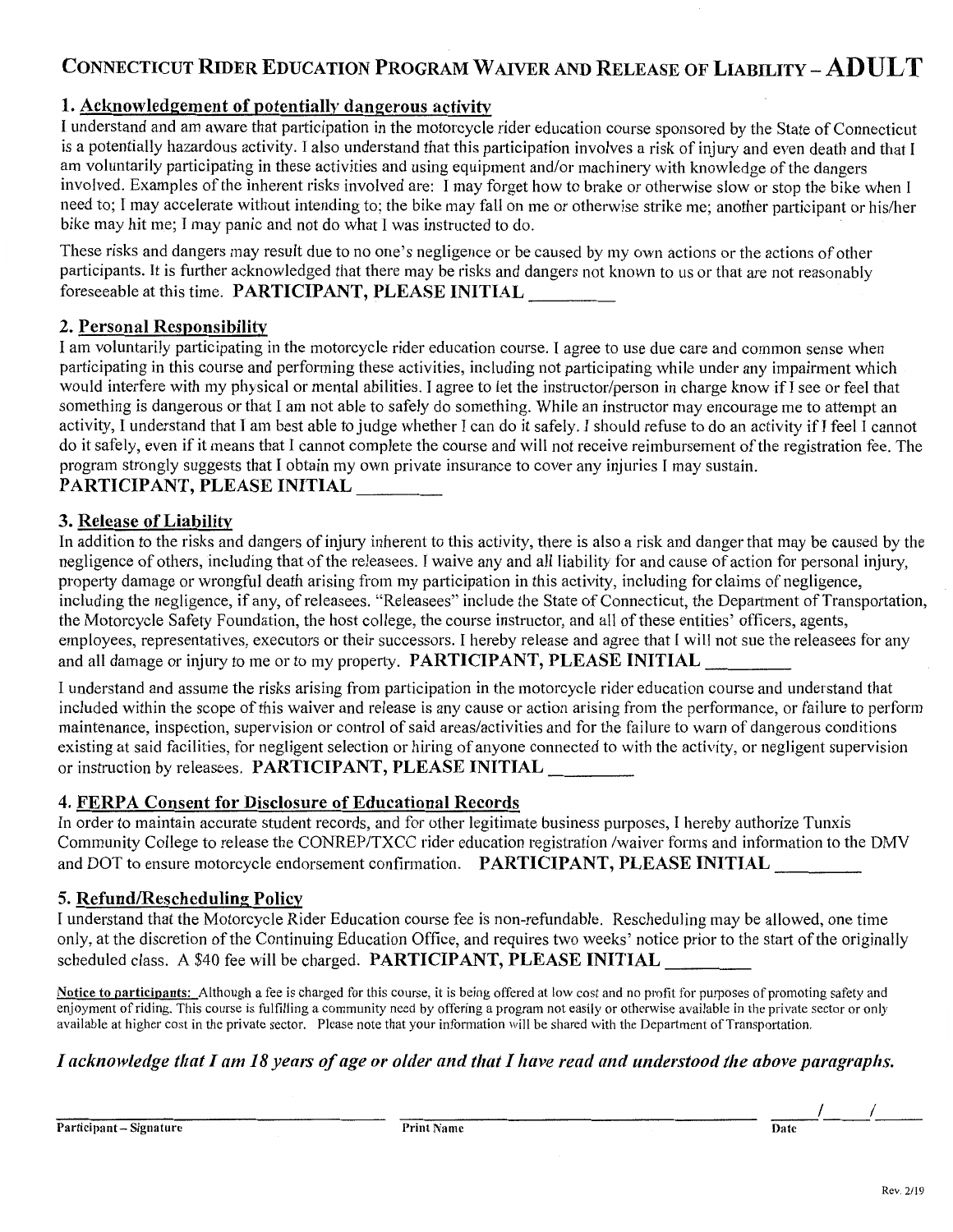

## **Enroll and Access the MSF Basic eCourse**

#### Enroll in the MSF Basic eCourse using this link: **https://msfusa.link/277793**

To waive the \$19.99 registration fee, you MUST enroll in the online eCourse using this unique link. The course fee will be \$0.00 if you use the unique link.

- **1.** Enter your Student Information in the required fields.
- **2.** Click **Enroll Student** at the bottom of the page.

**3.** If you have entered all required enrollment information, near the bottom of the page you will see a message in light green that says, 'Temporary enrollee successfully added .... '

#### **4.** Click **Complete Registration**.

**5.** Scroll down to the Waiver(s) and lndemnification(s) on the bottom half of the screen.

# **IF YOU ARE ASKED TO MAKE A CREDIT CARD PAYMENT, STOP!**

You did not enroll using your unique link. A payment page only appears when there is a remaining balance due. Please Copy and Paste the unique link into your browser and re-enter your Student Information. The Fee is \$0.00 when you register using your link. **The MSF does NOT provide refunds if you use your credit card instead of your Coupon Code.**

**6.** To complete the registration, you must read and agree to the Student Release(s) by checking the **I Accept**  box. To activate that checkbox, you must first read the entire release by scrolling to the bottom of the inset document. If you cannot click on the 'I Accept' box, make sure you have scrolled to the end of the waiver (and not just the bottom of the Enrollment page).

**7.** Enter your email address in both required confirmation fields and click **Complete Registration**.

**8.** On your enrollment confirmation page, scroll down until you find your username, your eight-character password, and the eCourse login site http://elearning.msf-usa.org. **Write down your login information or print this page.** Click the link to go to the MSF eCourse Server Login page.

If you closed your confirmation page without writing down your password, look for an email from noreplyres@msf-usa.org. Check your Trash and Spam folders if it is not in your inbox.

- **9.** On the login page, enter your username and password (make sure all letters are lowercase), click **Log in**. **10.** On the Homepage, scroll down and under My courses, click **MSF Basic eCourse**.
- **11.** Click the red **Click Here** button.
- **12.** Click **Enter**. A new window will open and begin loading your course.

The course will not advance automatically. When the audio for a page ends, use the navigation bar at the bottom of the screen to move forward by **clicking on the blinking red forward arrow**.

The course is designed to save your progress and allow you to complete it over multiple sessions.

Upon completion, you will be redirected to the course menu page (with the red "Click Here" button). Scroll down and click **Completion Certificate**. Bring this with you to your hands-on class.

Contact the MSF eCourse Support Desk for assistance msfsupport@msf-usa.org 949 727-3227 x 3158 Monday - Friday 7:30 am - 3:30 pm Pacific Time Closed weekends and major holidays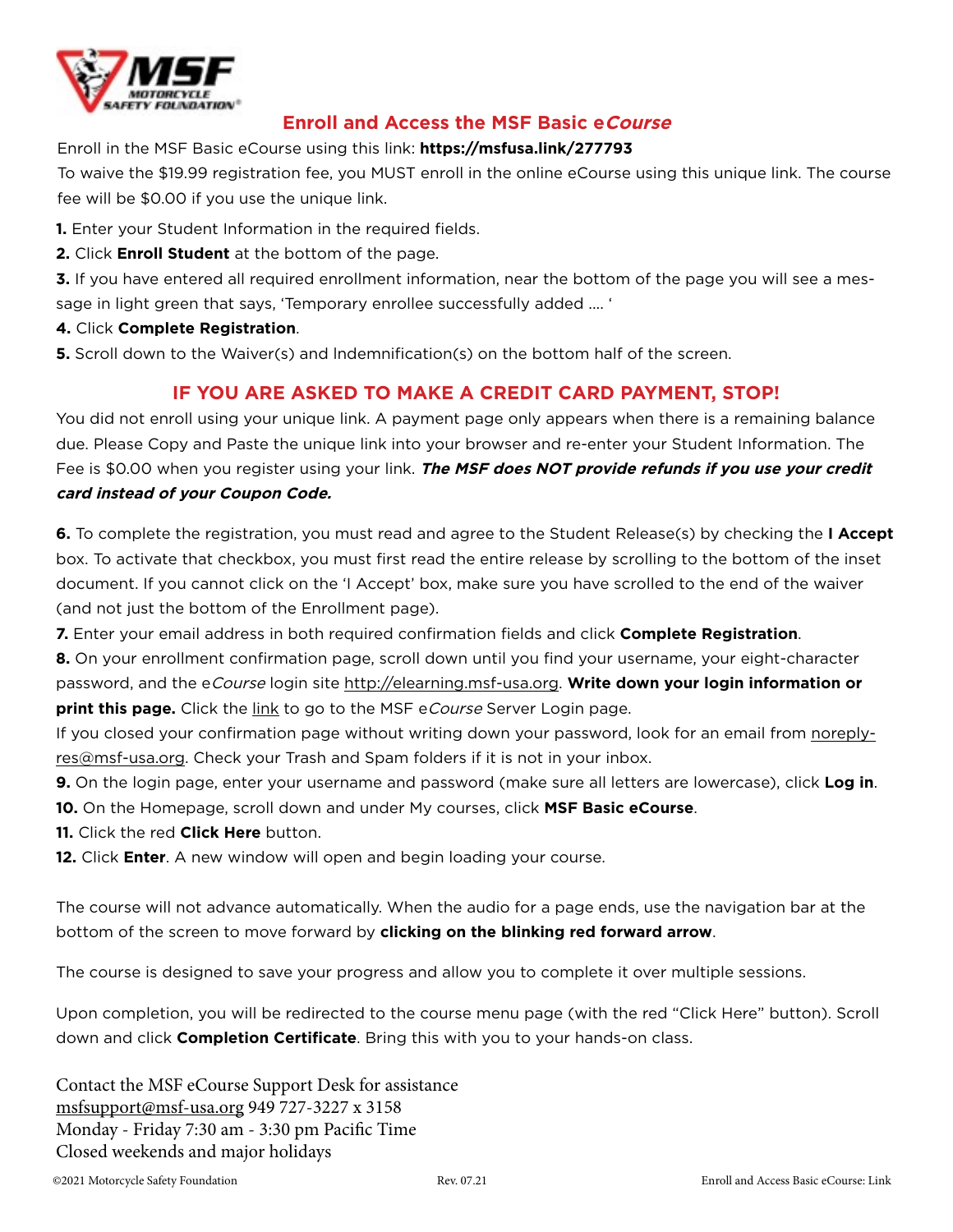# Fairfield Motorcycle Course Location

Classroom AND On-cycle riding instruction will be held at:

## **JEFFERSON STREET COMMUTER LOT, FAIRFIELD, CT**

(Site located directly across the street from the pump house at 561 Jefferson Street)



## **DIRECTIONS**

#### **Route 15 Southbound:**

- Route 15 South to Exit 46
- Turn Right at end of exit
- At next light, turn Right onto Easton Street
- At next light, take a Left on to Jefferson Street
- The Jefferson Street Commuter Lot is just past the entrance to 15N, on the left. There are green "Park and Ride" signs posted that will lead you to the lot.

#### **Route 15 Northbound:**

- Route 15 North to Exit 46
- Turn left at end of exit onto Jefferson Street
- The Jefferson Street Commuter Lot will be on your left.

**CONREP policy does not permit the instructor to accept students who arrive late to the class. Please remember: There are no refunds or rain checks for any reason. Allow yourself plenty of time to arrive prior to the start of class.**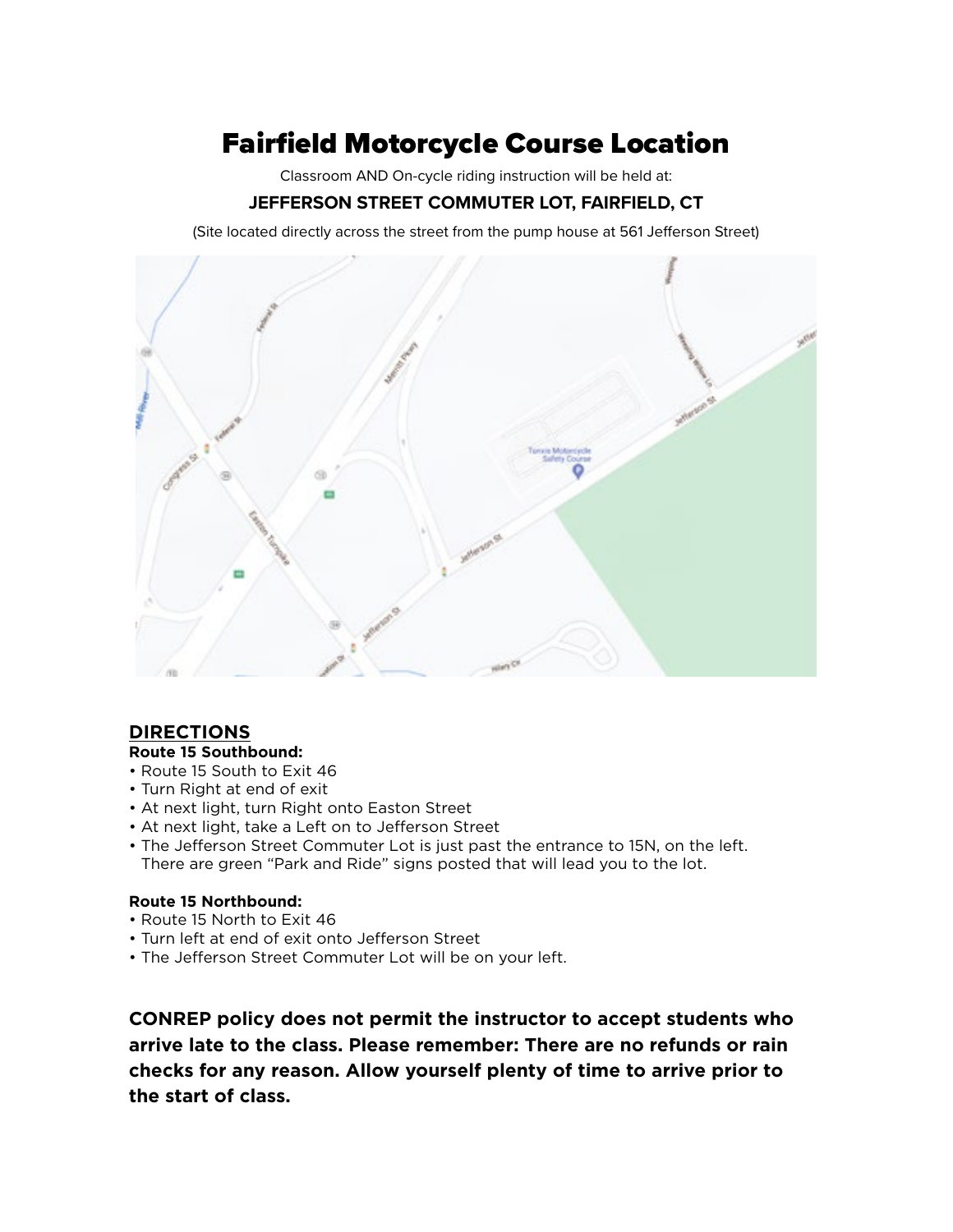# **DIRECTIONS TO TUNXIS COMMUNITY COLLEGE**

## **FROM INTERSTATE 84 WESTBOUND (FROM HARTFORD)**

Take Exit 38 (Route 6 - Bristol) and follow Route 6 approximately 7 miles (eight traffic lights including the flashing yellow light) to the intersection with Route 177. Tunxis is on your left. Turn left onto Route 177; the college entrance is on the left.

## **FROM INTERSTATE 84 EASTBOUND (FROM WATERBURY)**

Take Exit 33 (Route 72 West - Bristol) which is a left exit approximately 2.8 miles past exit 32-Queen Street Southington. Continue for 2 miles on Route 72. Exit at Route 177 / North Washington Street; turn right and follow Route 177 North for about 2 miles. Tunxis will be on the right just before the intersection of Routes 6 and 177.

# **FROM MIDDLETOWN, ROCKY HILL, NEWINGTON & POINTS EAST**

Take Route 9 North; follow signs for New Britain / Bristol to Route 72, to exit 1 - Route 177 / North Washington Street. Turn right and follow Route 177 North for about 2 miles. Tunxis will be on the right just before the intersection of Routes 6 and 177.

## **FROM NEW HAVEN**

Take 1-91 North to Exit 21 (Route 9 North) and follow directions from Middletown.

## **FROM BRIDGEPORT**

Take Route 8 to Waterbury and follow signs for 1-84 East. Follow directions from Waterbury.

**Motorcycle Rider Course policy does not permit the instructor to accept students who arrive late to the class. Please remember: There are no refunds or rain checks for any reason. Allow yourself plenty of time to arrive prior to the start of class.**